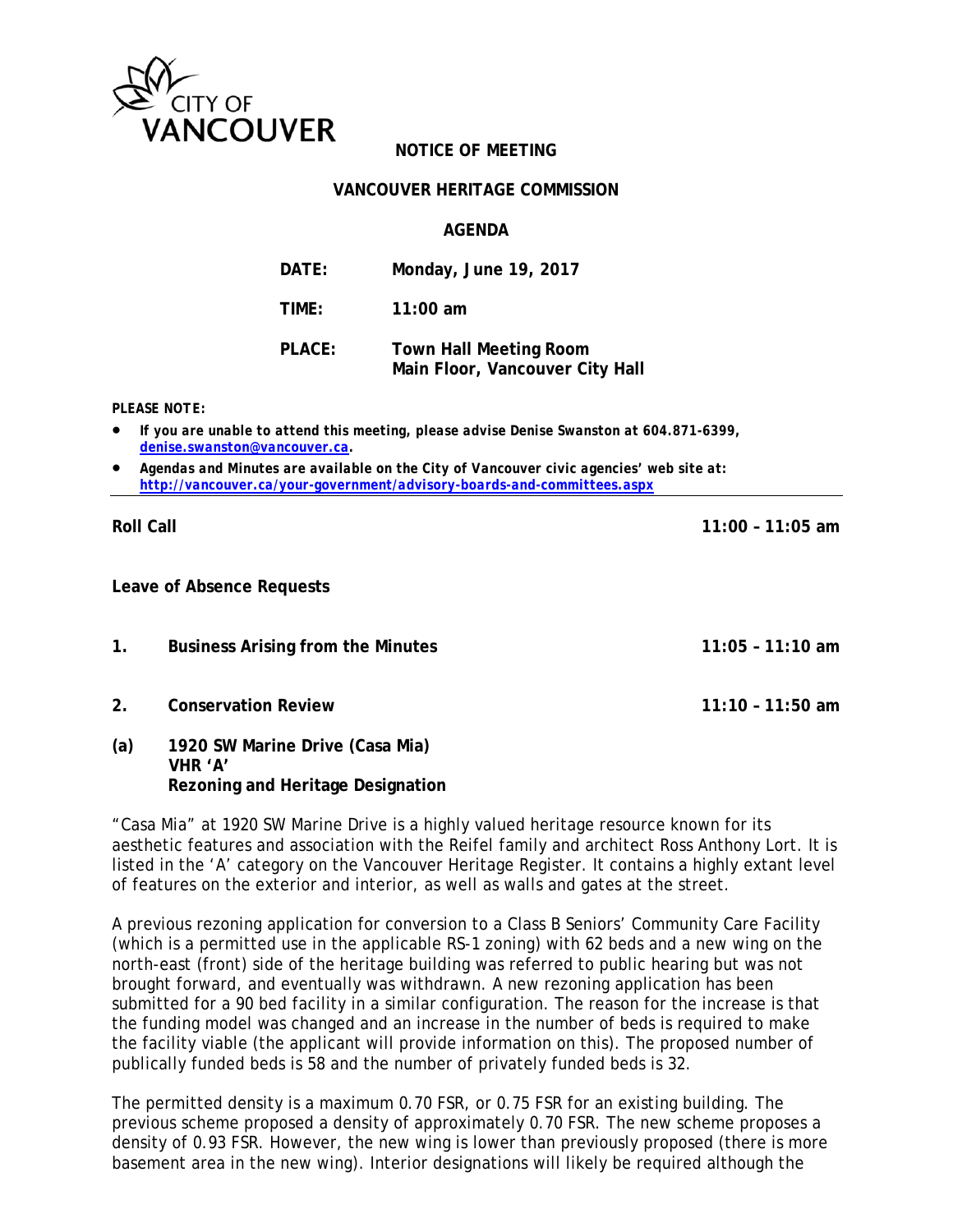exact areas are still to be negotiated. A proforma review will be required (the previous application was exempt under policy which has now been changed).

The previous scheme was reviewed by the Commission on December 9, 2013 and was supported but concerns over protection of interior features and the character of the addition were noted.

**Issues:** 

|               | Compatibility and integration for the addition with the house; and                                                                                                                                                                                                                   |
|---------------|--------------------------------------------------------------------------------------------------------------------------------------------------------------------------------------------------------------------------------------------------------------------------------------|
| $\sim$ $\sim$ | $\sim$ 11 $\sim$ 10 $\sim$ 11 $\sim$ 11 $\sim$ 11 $\sim$ 11 $\sim$ 11 $\sim$ 11 $\sim$ 11 $\sim$ 11 $\sim$ 11 $\sim$ 11 $\sim$ 11 $\sim$ 11 $\sim$ 11 $\sim$ 11 $\sim$ 11 $\sim$ 11 $\sim$ 11 $\sim$ 11 $\sim$ 11 $\sim$ 11 $\sim$ 11 $\sim$ 11 $\sim$ 11 $\sim$ 11 $\sim$ 11 $\sim$ |

- (ii) Overall support for the project
- **Applicants:** Donald Luxton, Donald Luxton & Associates Peter Lang, IBI Group
- **Staff:** James Boldt, Heritage Planner

**Attachments:** Drawings, SOS, and Conservation Plan (boards and a model will be brought to the meeting).

**(b) 6 West 17th Avenue (Turner Dairy) 11:50 am – 12:30 pm Rezoning and Heritage Designation VHC 'C' proposed** 

The Turner Dairy building, constructed in 1913-1914, is a rare surviving example of a purpose built dairy building, and as a bottling plant, retail location, and delivery-truck based distribution centre for dairy products from 1914 to 1931. Local dairies that operated from this premises were Turner's Dairy as well as Edenbank, Ayrshire, and Associated dairies. The facility became a jam manufacturing operation until 1946 when the Izen family purchased the site and manufactured leather goods under the name Durabilt for the next 50 years.

The building is valued as a good example of a vernacular, industrial building of the Edwardian period, with its simple, symmetrical, restrained appearance and straight fronts. Typical of the Edwardian era, the building features old-growth, wood-frame construction and finishings that reflect the wood products produced in local sawmills. Its industrial features include a hanging truss system to enable a large clear span for the purpose-built stable building, which later functioned as factory and warehouse space. While the exterior has been clad in vinyl siding and the windows replaced, the interior is mostly intact.

The proposal, a rezoning, is to convert the facility to residential uses and restore the center portion and front block. The rear block, which is believed to be a later addition, is to be reconstructed. The proposed FSR is 1.82 and the maximum permitted under the current RS-7 zoning is 0.70 FSR for new development and 0.75 FSR for existing buildings. A proforma analysis has not yet been completed.

Issues:

- Overall proposal and conservation strategy;
- Reconstruction of the rear block.

**Applicants:**  Inge Roecker, ASIR studio Sandra Moore, Birmingham and Wood Architects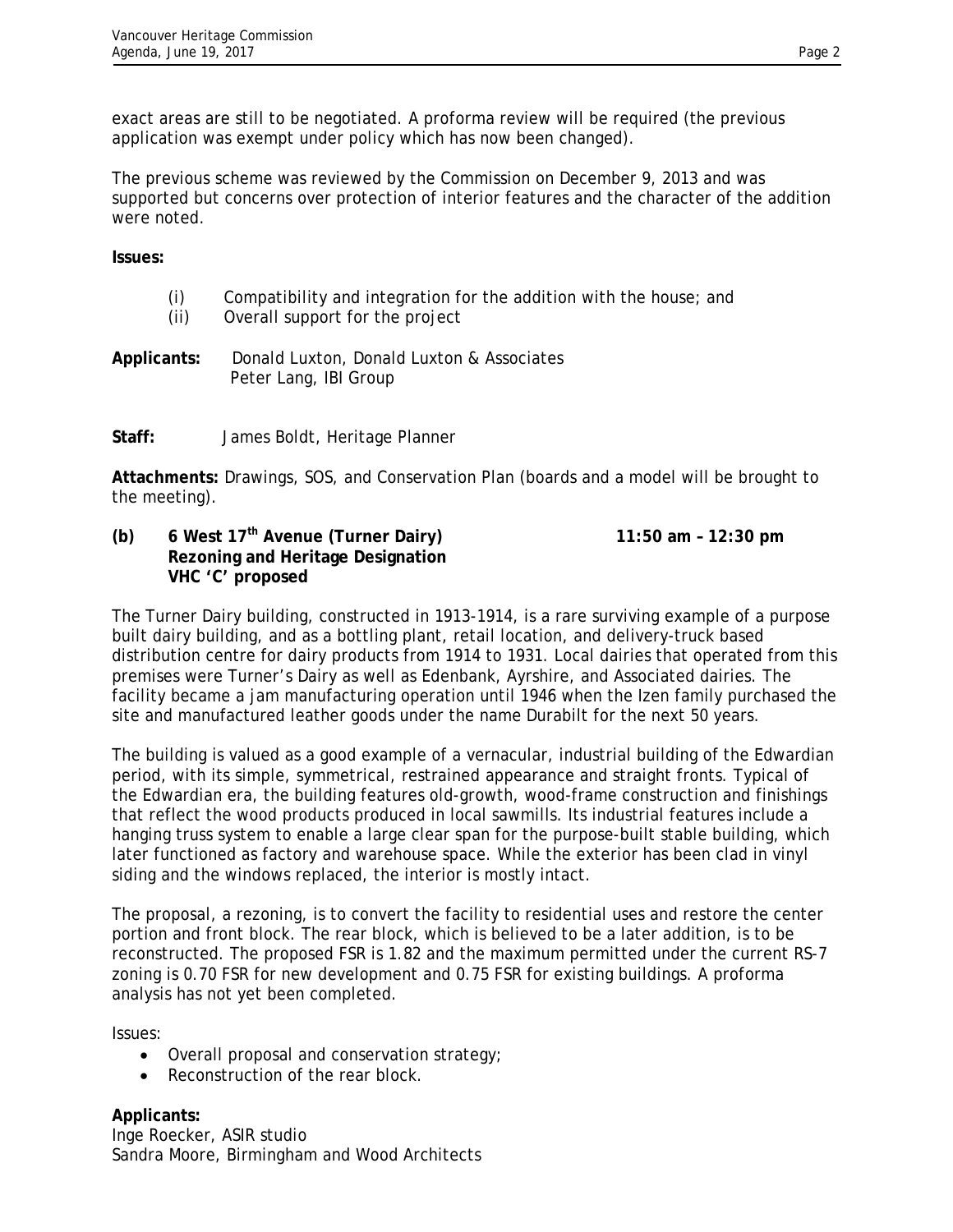## **Staff:**

James Boldt, heritage group

## c) **6825 West Boulevard Street (Twiss House) 12:30 – 1:10PM Rezoning and Heritage Designation VHR 'C'**

The Twiss House at 6825 West Boulevard was built in 1912 and is an excellent example of larger Edwardian houses influenced by craftsman styles and details. Many prominent features survive. The site is also one of the increasing rare examples of original semi-rural estate properties in the area, which were marketed for the emerging upper middle class in the City. The site features the remnants of an orchard which once grew on the property.

The heritage building and site are listed in the 'C' evaluation category on the Vancouver Register but re-analysis of its heritage value suggests the site and house should really be valued in the "high 'B'" category.

The proposal is to add several buildings to the site and convert the heritage building to contain two Dwelling Units. The total number of proposed Dwelling Units on the site is nine (eight three bedroom units and one two bedroom unit). The total FSR is 0.60 FSR, which is the outright permitted density for the RS zoning currently applicable to the site. The proposal is generally consistent with the Community Vision for the area which would allow rezoning policy to be developed to permit alternative forms of housing along this section of West Boulevard. While the policy has yet to be developed, a rezoning involving heritage retention is permitted to be submitted in advance of such policy being put in place. A proforma analysis is required and has not yet been completed.

### Issues

- Conversion of the heritage building to contain two Dwelling Units;
- Relationship to new infill development and compatibility of new development;
- Opportunities to retain sense of semi-rural estate character.

### **Applicant**:

Andrew Cook, Formwerks Architectural

### **Staff**:

James Boldt, Heritage group

### (d) **150 Robson Street – Northern Electric Company Building 1:10 – 1:50 pm Rezoning and Heritage Designation VHR: 'B'**

The existing building at 150 Robson Street, Constructed as the Northern Electric Company (NEC) Building, was built in two stages. The first block was constructed in 1928 and was designed by J.O. Despatie, NEC's company architect, and McCarter Nairne. The second block was constructed in 1947 and designed by MCarter Naire. In 1958 the building was purchased by the Catholic Archdiocese and the building was converted to the Catholic Charities Men's Hostel. The building is a good example of commercial vernacular architecture with art deco influences, motifs, and contemporary construction materials and methods. The interiors were extensively renovated and little original features exist on the interior. The entrances were also modified.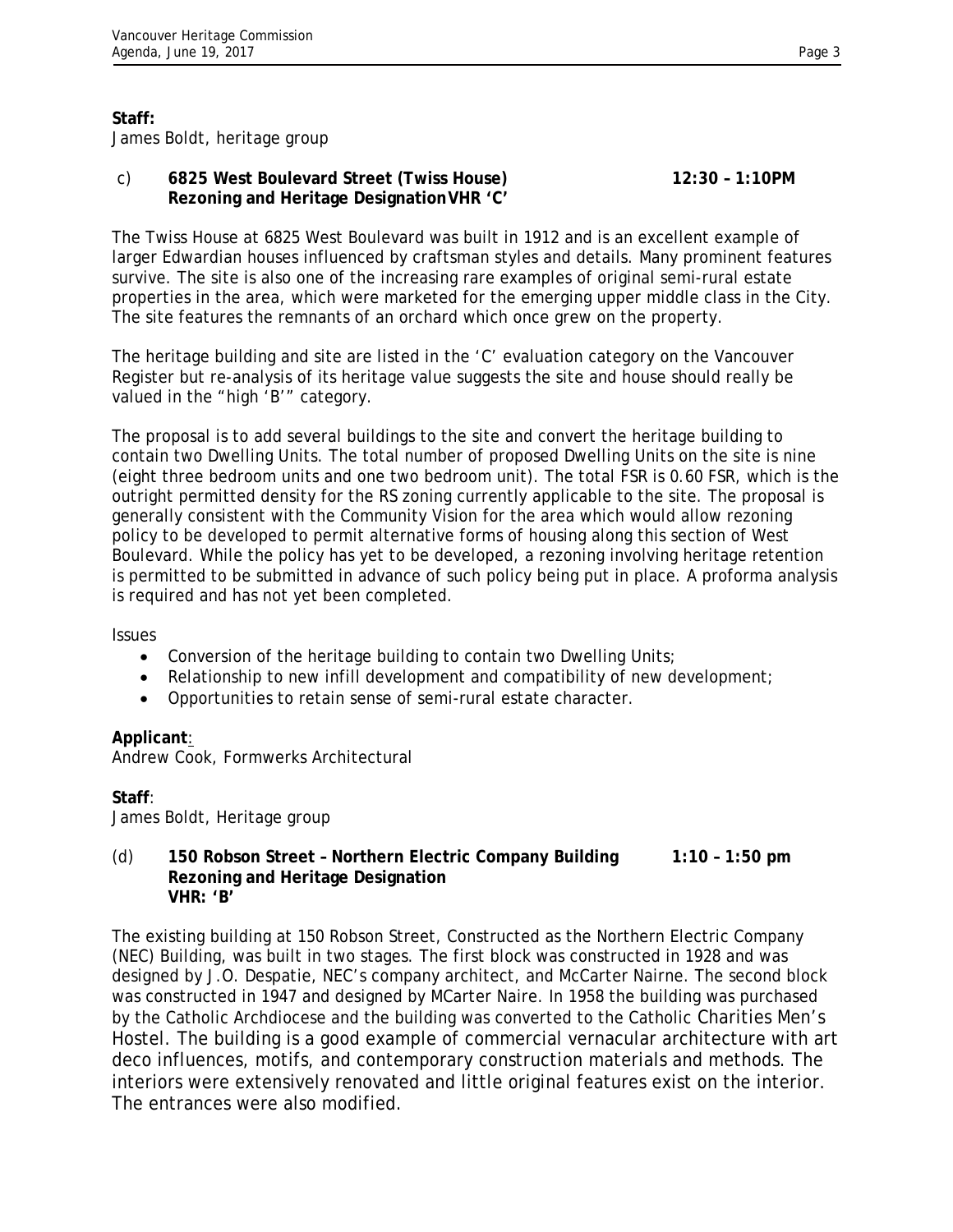The current application proposes to retain the facades of the building and construct a new development on the site comprised primarily of a tower. Uses include residential, hotel, and commercial. The application is a rezoning (see the table below). The proforma review has not been completed. The current zoning is the Downtown District (DD) ODP. If the site is redeveloped, a new shelter space will be provided for the existing Catholic Charities shelter, as part of the agreement between the developer and Catholic Charities.

| TANIC T. DCIBILY              |                  |                 |
|-------------------------------|------------------|-----------------|
| Item                          | Permitted (Max.) | Proposed        |
| Total Floor Space Ratio (FSR) | 5.5              | 10.1            |
| <b>Residential FSR</b>        | 3.5              | 6.6             |
| <b>Commercial FSR</b>         |                  | 3.5             |
| <b>Total Floor Area</b>       | 133,227 sq. ft.  | 244,089 sq. ft. |

Existing drawings of the original building exist and will be used to guide the restoration of the facades. The facades are proposed to be protected by a Designation By-law.

Issues:

• Retention and rehabilitation of the facades.

# **Applicants:**

Table 1: Density

- Blake Chartrand, Amacon
- GBL Architects
- Robert Lemon, Robert Lemon Architect Inc.

# **Staff:**

• James Boldt, Heritage Group

# **3.** Heritage Action Plan Update **1:50 - 2:20 pm**

Staff are preparing a report to Council on proposed zoning changes and design guidelines in relation the Character Home Zoning Review. These proposed changes would provide owners of character homes with additional retention options. Information on the proposed directions is available here http://vancouver.ca/home-property-development/character-home-zoningreview.aspx. Staff will be seeking the Commission's comments on the proposed directions.

Additional work on the on the Heritage Action Plan is also underway. This includes recently held public open houses, emerging directions for the Vancouver Heritage Register update, and discussion of renewal of the Heritage Conservation Program. Staff will present this work at an upcoming meeting.

**Staff:** Marco D'Agostini, Senior Heritage Planner Tanis Knowles Yarnell, Planner, Heritage Action Plan Implementation